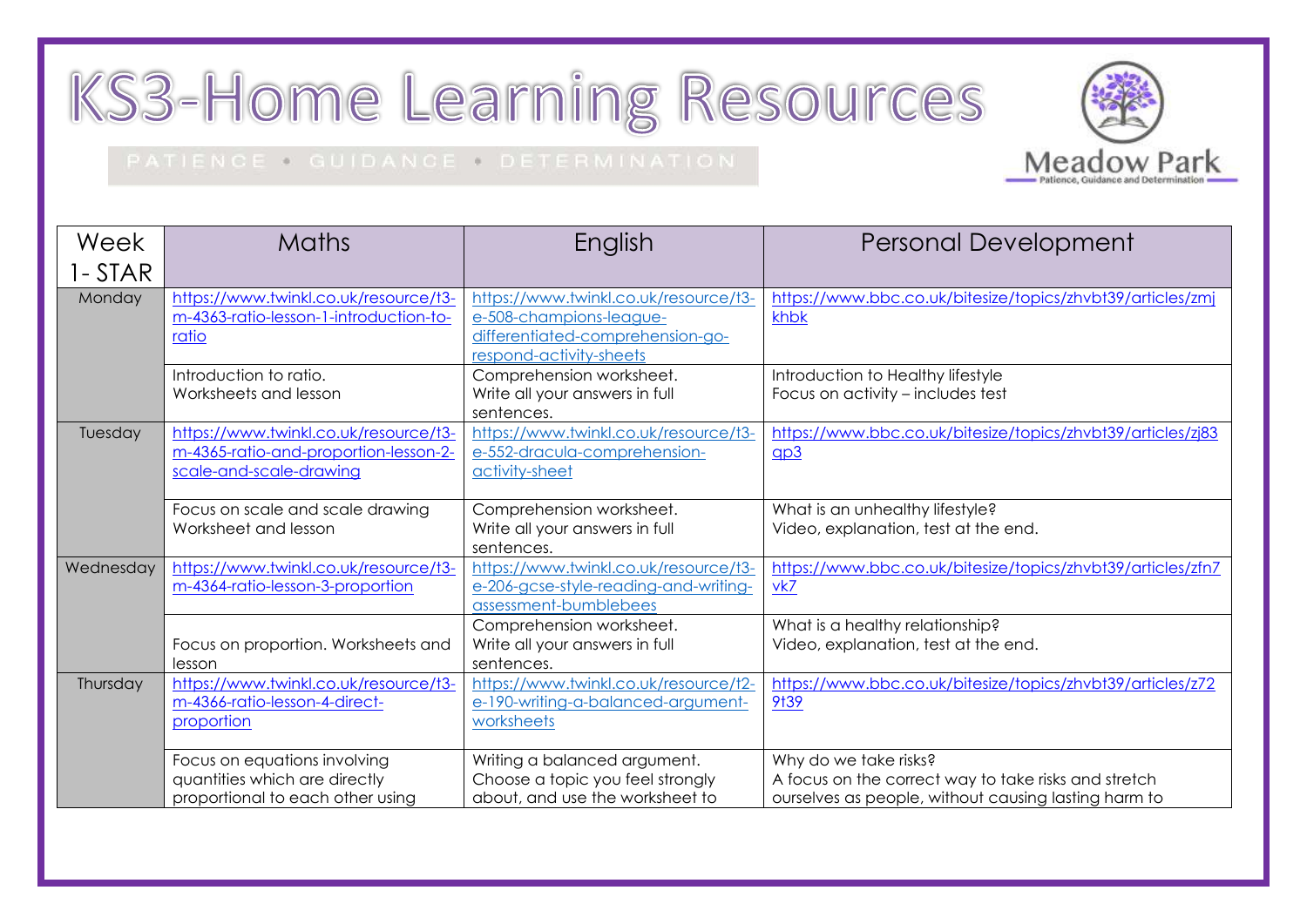|        | graphs. Worksheet and lesson                                                                                  | explain your point of view.                                                                                                                                                             | ourselves and others.                                                                                            |
|--------|---------------------------------------------------------------------------------------------------------------|-----------------------------------------------------------------------------------------------------------------------------------------------------------------------------------------|------------------------------------------------------------------------------------------------------------------|
| Friday | https://www.twinkl.co.uk/resource/t3-<br>m-4368-ratio-lesson-5-inverse-<br>proportion-lesson-pack             | https://www.twinkl.co.uk/resource/t3-<br>dd-81-there-should-only-be-one-tv-<br>and-tablet-per-household-to-help-<br>reduce-energy-consumption-and-<br>co2-emissions-discuss-lesson-pack | https://www.scouts.org.uk/activities/pixel-art/                                                                  |
|        | Focusses how to find equations<br>linking inversely proportional<br>quantities and recognise their<br>graphs. | A focussed topic for you to debate.<br>Using the sheet from yesterday,<br>create your balanced argument.                                                                                | An activity you can do at home, for free.<br>Creating pixel art - using your creative skills and<br>imagination. |

| Week           | <b>Maths</b>                                                                                             | English                                                                                                        | <b>Personal Development</b>                                                                                                               |
|----------------|----------------------------------------------------------------------------------------------------------|----------------------------------------------------------------------------------------------------------------|-------------------------------------------------------------------------------------------------------------------------------------------|
| 2-STAR         |                                                                                                          |                                                                                                                |                                                                                                                                           |
| Monday         | https://www.twinkl.co.uk/resource/t3-<br>m-4342-area-perimeter-and-volume-<br>lesson-3-area-of-2d-shapes | https://www.twinkl.co.uk/resource/ghosts-<br>lesson-1-identifying-and-interpreting-<br>information-t-e-2549754 | https://www.bbc.co.uk/bitesize/topics/zhvbt39/articles<br><u>/zj79t39</u>                                                                 |
|                | Focus on finding the area of 2-D<br>shapes. Worksheets and lesson.                                       | This lesson focuses on Identifying and<br>interpreting information from a text.                                | This lesson focuses on how to understand and handle<br>our emotions. It has a video, explanation and a test.                              |
| <b>Tuesday</b> | https://www.twinkl.co.uk/resource/t3-<br>m-4339-perimeter-of-2d-shapes-<br>lesson-pack                   | https://www.twinkl.co.uk/resource/ghosts-<br>lesson-2-text-and-subtext-t-e-2549755                             | https://www.bbc.co.uk/bitesize/topics/znbrpg8/articles<br>/zk79t39                                                                        |
|                | Focus on finding the perimeter of 2-D<br>shapes. Worksheets and lesson.                                  | This lesson focuses on text and sub-text,<br>and how to identify them in a piece of<br>writing.                | This lesson focuses on Diversity, and helps to identify<br>how different people, places and cultures live their<br>lives. Video and test. |
| Wednesday      | https://www.twinkl.co.uk/resource/t3-<br>m-4211-area-of-composite-shapes-<br>lesson-pack                 | https://www.twinkl.co.uk/resource/ghosts-<br>lesson-3-synthesising-information-t-e-<br>2549756                 | https://www.bbc.co.uk/bitesize/topics/znbrpg8/articles<br>/zhvtcqt                                                                        |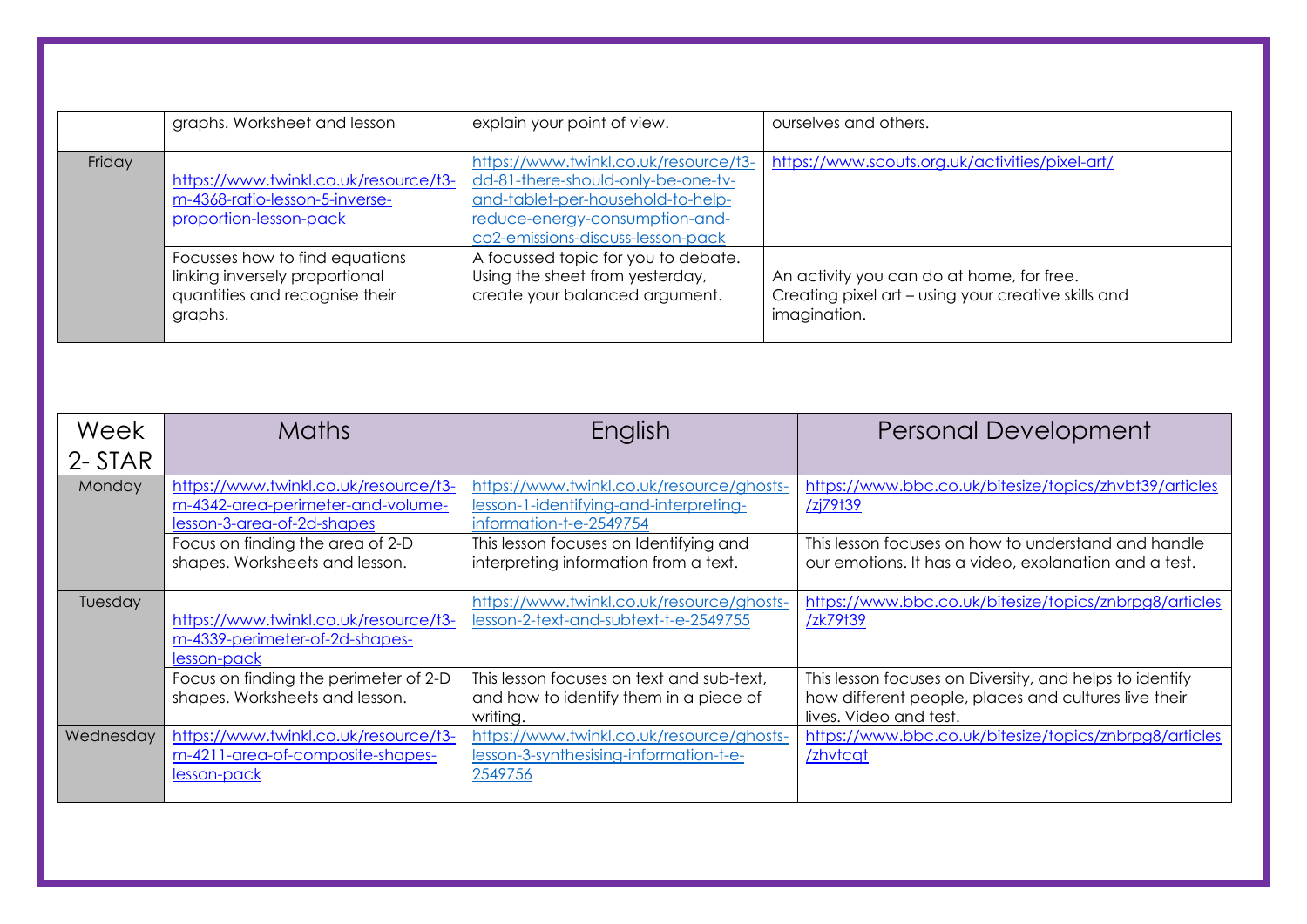|          | Focus on finding the area of                                                                         | This lesson is about synthesising                                                         | This lesson focuses on living in diverse society. How we            |
|----------|------------------------------------------------------------------------------------------------------|-------------------------------------------------------------------------------------------|---------------------------------------------------------------------|
|          | composite shapes. Worksheet and                                                                      | information from what we learn from a                                                     | can learn to accept how others live, and live together.             |
|          | lesson.                                                                                              | text.                                                                                     | Video and test.                                                     |
| Thursday | https://www.twinkl.co.uk/resource/t3-<br>m-4346-ks3-geometry-unit-1-volume-<br>of-prisms-lesson-pack | https://www.twinkl.co.uk/resource/ghosts-<br>lesson-4-language-techniques-t-e-<br>2549757 | https://www.bbc.co.uk/bitesize/topics/znbrpg8/articles<br>/zjtwbdm  |
|          | Focus on the volume of prisms and                                                                    | This lesson focuses on language                                                           | This lesson focuses on promoting inclusion, from                    |
|          | other 3-D shapes. Worksheet and                                                                      | techniques and how writers create an                                                      | different cultures, disability, and sexuality.                      |
|          | lessons.                                                                                             | atmosphere.                                                                               | Video and test.                                                     |
| Friday   | https://www.twinkl.co.uk/resource/t3-<br>m-4326-ks3-geometry-unit-1-<br>homework-tasks               | https://www.twinkl.co.uk/resource/ghosts-<br>lesson-5-narrative-structure-t-e-2549760     | https://britishmuseum.withgoogle.com/?mod=article_in<br><u>line</u> |
|          | Homework bringing together all the                                                                   | This lesson focuses on narrative structure,                                               | Field trip. This is virtual tour of the Museum of the World.        |
|          | lessons for the week. Worksheets and                                                                 | and how an author tells a compelling                                                      | It covers all of the exhibits housed in the museum. Have            |
|          | tasks.                                                                                               | story.                                                                                    | fun exploring.                                                      |

| Week 3-<br><b>STAR</b> | <b>Maths</b>                                                                             | English                                                                                                                 | <b>Personal Development</b>                                                                                                                   |
|------------------------|------------------------------------------------------------------------------------------|-------------------------------------------------------------------------------------------------------------------------|-----------------------------------------------------------------------------------------------------------------------------------------------|
| Monday                 | https://www.twinkl.co.uk/resource/t3-m-<br>4531-averages-lesson-1-the-mode-and-<br>range | https://www.twinkl.co.uk/resource/gh<br>osts-lesson-6-analysing-language-t-e-<br>2549761                                | https://www.bbc.co.uk/bitesize/topics/zfr4scw/articles/zf<br>93qp3                                                                            |
|                        | Focus on averages - mode and range.<br>Wroksheets and lesson                             | This lesson focuses on language and<br>why certain words are more effective<br>at conveying a message to the<br>reader. | This week focuses on getting a job after school. This first<br>lesson looks at employability and what employers look for<br>in their workers. |
| Tuesday                | https://www.twinkl.co.uk/resource/t3-m-<br>4664-averages-lesson-2-the-median             | https://www.twinkl.co.uk/resource/gh<br>osts-lesson-7-ideas-and-perspectives-<br>$t - e - 2549762$                      | https://www.bbc.co.uk/bitesize/topics/zfr4scw/articles/z6<br>bnkmn                                                                            |
|                        | Focuses on averages - finding the                                                        | This lesson focuses on reinforcing                                                                                      | This lesson focuses on how to apply for a job, what                                                                                           |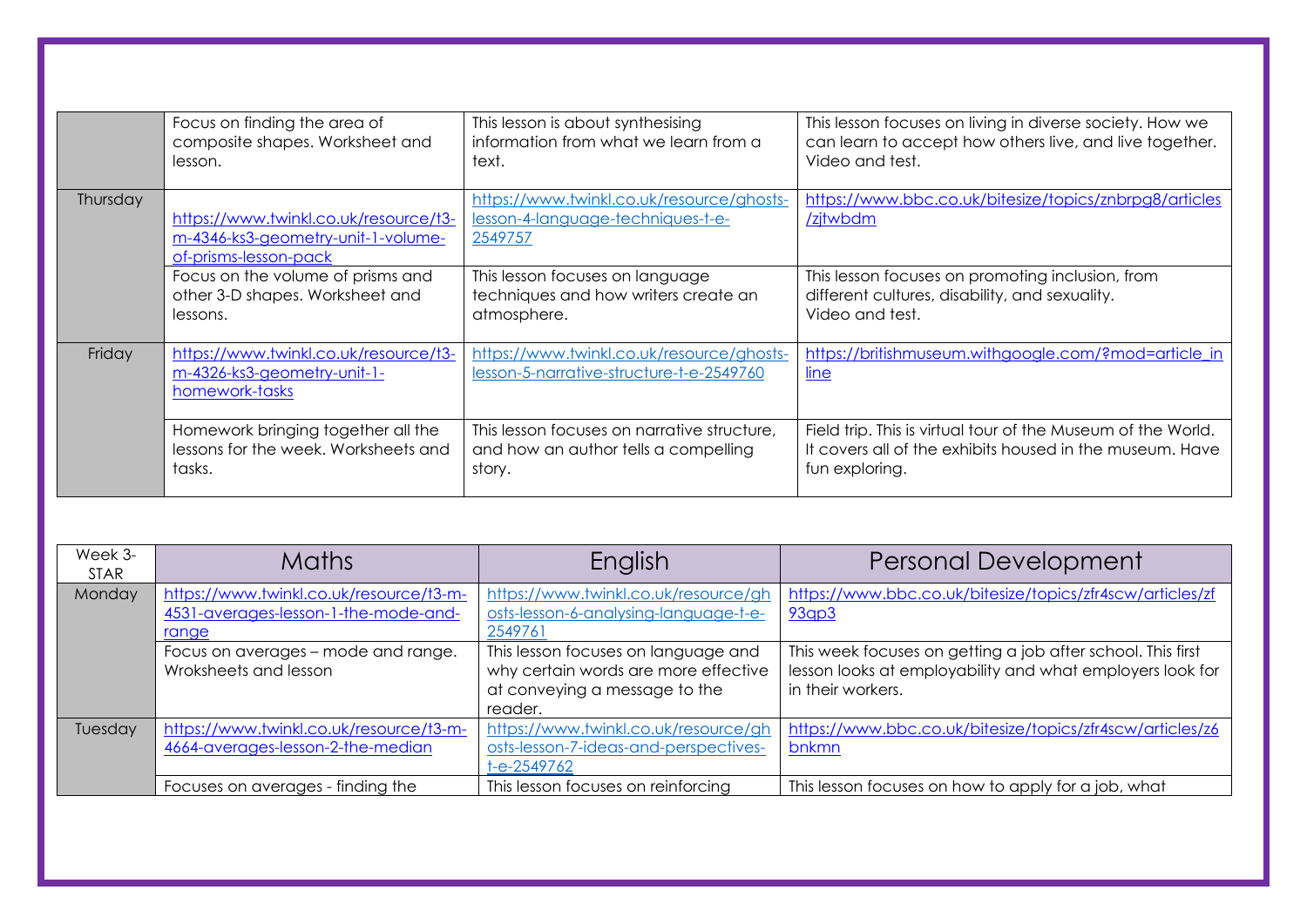|               | median of sets of data. Worksheets and<br>lessons                                         | language techniques, and how<br>different perspectives can affect a<br>story                | happens during an interview, and how to write a CV.                                                                                                                                           |
|---------------|-------------------------------------------------------------------------------------------|---------------------------------------------------------------------------------------------|-----------------------------------------------------------------------------------------------------------------------------------------------------------------------------------------------|
| Wednesd<br>ay | https://www.twinkl.co.uk/resource/t3-m-<br>4532-averages-lesson-3-the-mean                | https://www.twinkl.co.uk/resource/gh<br>osts-lesson-8-comparisons-t-e-2549763               | https://www.bbc.co.uk/bitesize/topics/zfr4scw/articles/zf<br><u>q9t39</u>                                                                                                                     |
|               | Focuses on averages - finding the mean<br>in sets of data. Worksheets and lesson.         | This lesson focuses on compare and<br>contrast techniques.                                  | This lesson talks about how you can work for yourself. It<br>talks about setting up your own business, and what that<br>entails.                                                              |
| Thursday      | https://www.twinkl.co.uk/resource/t3-m-<br>4533-averages-lesson-4-estimating-the-<br>mean | https://www.twinkl.co.uk/resource/gh<br>osts-lesson-9-evaluating-texts-t-e-<br>2549764      | https://www.bbc.co.uk/bitesize/topics/zfr4scw/articles/z<br>m4d8xs                                                                                                                            |
|               | Focuses on averages – estimating the<br>mean of sets of data. Worksheets and<br>lessons.  | This lesson is about evaluating a text,<br>checking if it reliable.                         | Not everyone is able to go to university, but that doesn't<br>mean you cannot get a good job. This lesson is an A-Z<br>guide of what jobs are available to everyone, regardless<br>of degree. |
| Friday        | https://www.twinkl.co.uk/resource/aver<br>ages-lesson-5-averages-revision-t3-m-<br>4740   | https://www.twinkl.co.uk/resource/gh<br>osts-lesson-10-selecting-quotations-t-<br>e-2549765 | https://kids.sandiegozoo.org/?mod=article_inline                                                                                                                                              |
|               | Brings together everything from the<br>weeks lessons into a revision package.             | This lesson helps pupils learn to select<br>quotes from a text.                             | Field trip. This site is about the San Diego Zoo, in California.<br>It has games, videos, activities, and information about all<br>the animals. Go explore and have fun.                      |